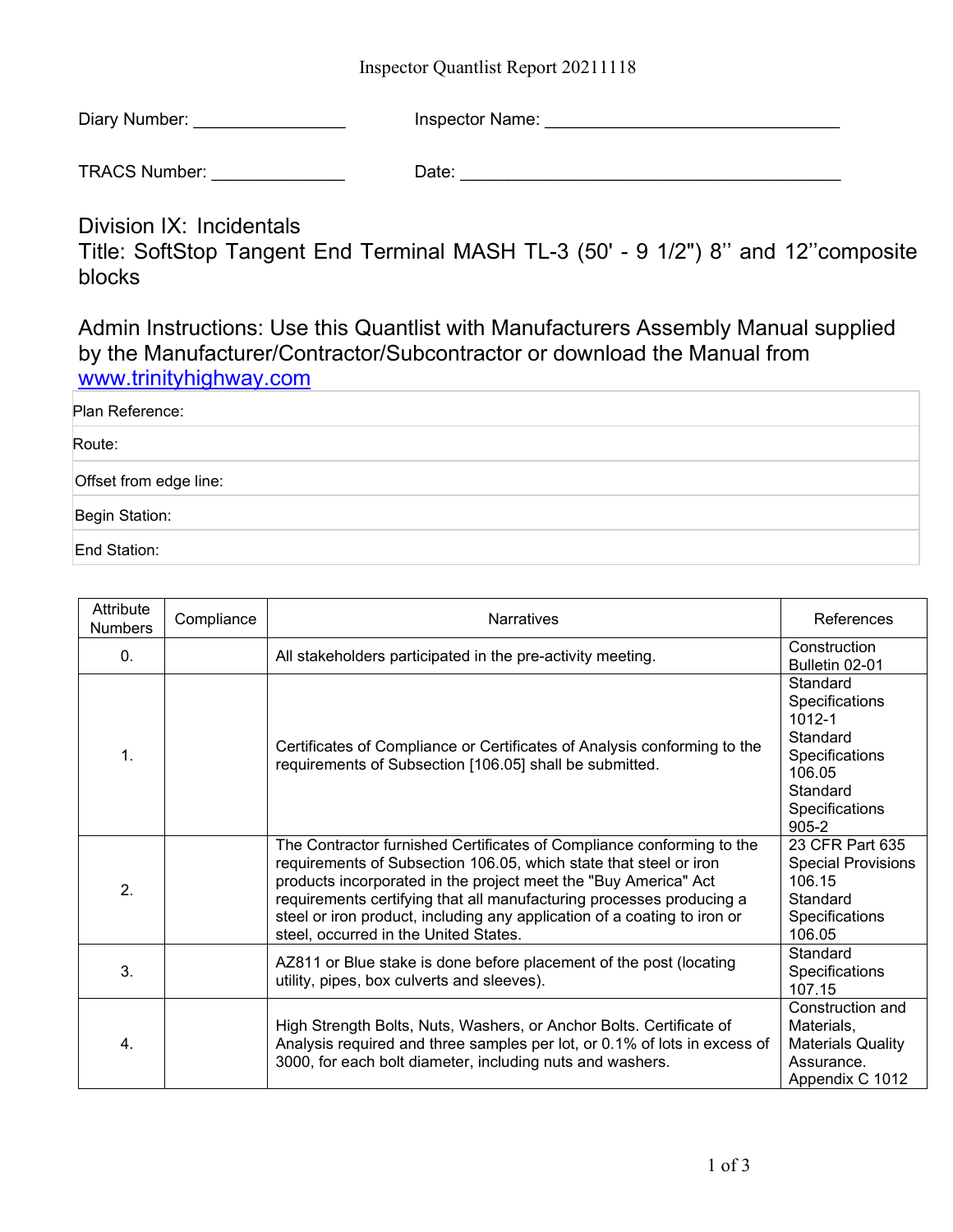| 5.  | For other than High Strength Anchor Bolts, Certificate of Compliance<br>required and three samples per lot, or 0.1% of lots in excess of 3000,<br>for each bolt diameter, including nuts and washers.                                                                   | Construction and<br>Materials,<br><b>Materials Quality</b><br>Assurance.<br>Appendix C 1012 |
|-----|-------------------------------------------------------------------------------------------------------------------------------------------------------------------------------------------------------------------------------------------------------------------------|---------------------------------------------------------------------------------------------|
| 6.  | When a traffic control plan is included in the project plans, this plan<br>shall govern unless an alternate plan, acceptable to the Engineer, is<br>submitted by the contractor.                                                                                        | Standard<br>Specifications<br>$701-1$                                                       |
| 7.  | Earthwork placement, grading, compacting, and bituminous surfacing<br>shall be completed prior to installation of posts for guardrail terminals.                                                                                                                        | Standard<br>Specifications<br>905-3.10                                                      |
| 8.  | The Bituminous approach and widening is built to plans dimensions.                                                                                                                                                                                                      | Layout For<br>SoftStop Terminal<br>Pad C10.20                                               |
| 9.  | The Bituminous approach and widening matches the cross slope of the<br>existing roadway.                                                                                                                                                                                | Layout For<br>SoftStop Terminal<br>Pad C10.20                                               |
| 10. | Ensure only Trinity Highway SoftStop® System parts are used for the<br>assembly of the SoftStop® System and that all parts are free of<br>damage.                                                                                                                       | SoftStop System<br><b>Tangent End</b><br>Terminal<br>Assembly Manual                        |
| 11. | Ensure that soil around all posts is properly compacted and posts are<br>free to rotate. When leave-outs are necessary, use only state/specifying<br>agency approved backfill material within the leave-out area.                                                       | SoftStop System<br><b>Tangent End</b><br>Terminal<br><b>Assembly Manual</b>                 |
| 12. | Ensure SoftStop® System offset does not exceed max allowed by test<br>level and radii.<br>Convex Curve: For radii of 650 feet or greater (flatter), the offset is 0<br>feet to 2 feet.                                                                                  | SoftStop System<br><b>Tangent End</b><br>Terminal<br>Assembly Manual                        |
| 13. | Ensure SoftStop® System offset does not exceed max allowed by test<br>level and radii.<br>Concave Curve: For radii between 500 feet and 750 feet, the offset is 0<br>feet to 1.5 feet and for radii greater (flatter) than 750 feet, the offset is 0<br>feet to 2 feet. | SoftStop System<br><b>Tangent End</b><br>Terminal<br><b>Assembly Manual</b>                 |
| 14. | Ensure no rail panels, between Post 0 and last post within the<br>SoftStop® System are curved.                                                                                                                                                                          | SoftStop System<br><b>Tangent End</b><br>Terminal<br>Assembly Manual                        |
| 15. | Ensure the center of the SYTP® yielding holes are approximately<br>centered at finished grade line for Post 1 & 2.                                                                                                                                                      | SoftStop System<br><b>Tangent End</b><br><b>Terminal</b><br><b>Assembly Manual</b>          |
| 16. | Ensure the fully assembled SoftStop® Anchor Post (Post 0) has a<br>maximum height of 4" and a minimum height of 3 3/4" above finished<br>grade line.                                                                                                                    | SoftStop System<br><b>Tangent End</b><br>Terminal<br>Assembly Manual                        |
| 17. | Ensure that the SoftStop® Anchor Rail is not bolted to Post 2 (SYTP®).                                                                                                                                                                                                  | SoftStop System<br><b>Tangent End</b><br>Terminal<br><b>Assembly Manual</b>                 |
| 18. | Ensure 8" or 12" composite offset blocks are properly in place and not<br>damaged or rotated.                                                                                                                                                                           | SoftStop System<br><b>Tangent End</b><br>Terminal<br><b>Assembly Manual</b>                 |
| 19. | Ensure that the SoftStop® System Rail height is approximately 31"<br>above the finished grade.                                                                                                                                                                          | SoftStop System<br><b>Tangent End</b><br><b>Terminal</b><br><b>Assembly Manual</b>          |